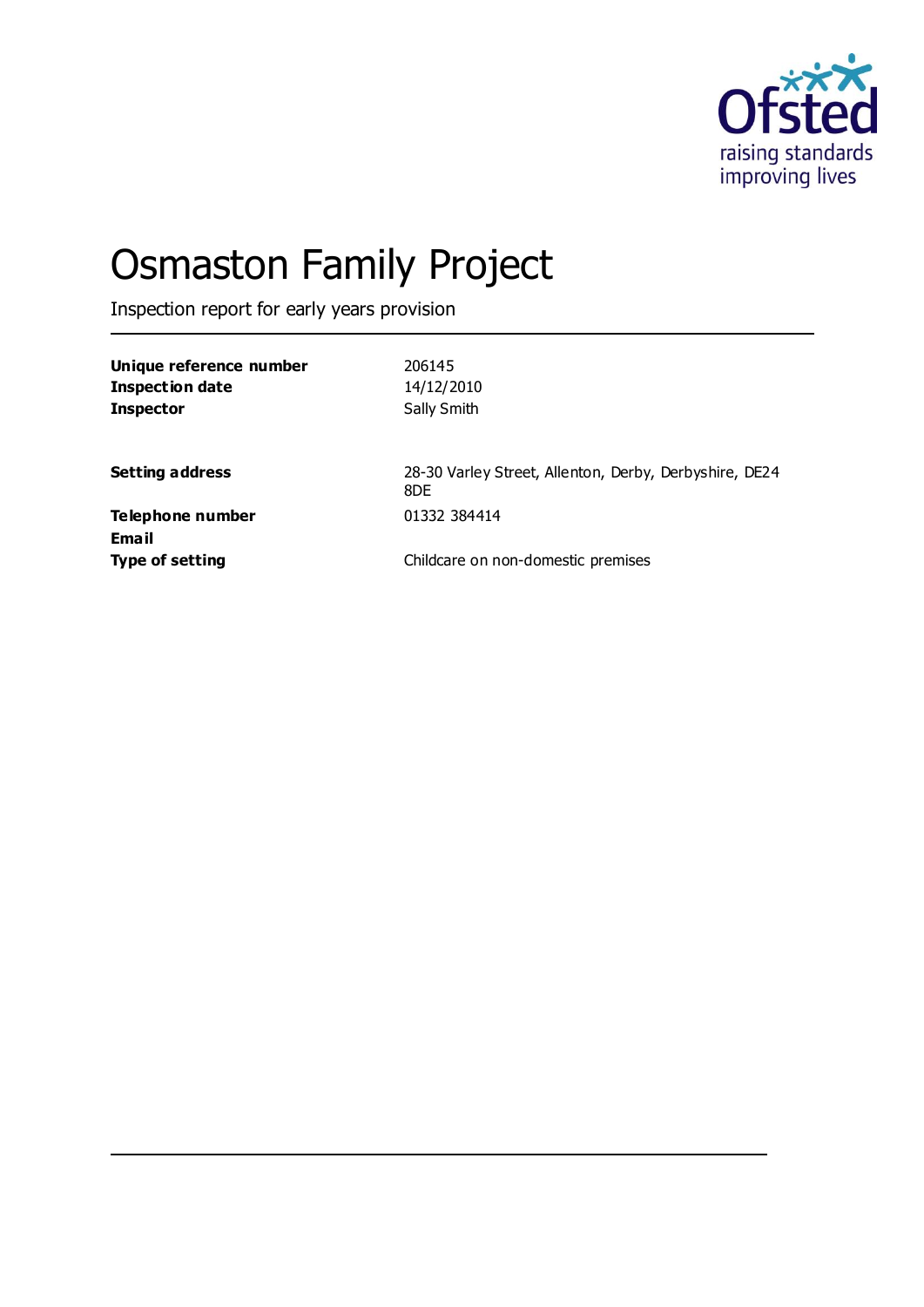The Office for Standards in Education, Children's Services and Skills (Ofsted) regulates and inspects to achieve excellence in the care of children and young people, and in education and skills for learners of all ages. It regulates and inspects childcare and children's social care, and inspects the Children and Family Court Advisory Support Service (Cafcass), schools, colleges, initial teacher training, work-based learning and skills training, adult and community learning, and education and training in prisons and other secure establishments. It assesses council children's services, and inspects services for looked after children, safeguarding and child protection.

If you would like a copy of this document in a different format, such as large print or Braille, please telephone 0300 123 1231, or email enquiries@ofsted.gov.uk.

You may copy all or parts of this document for non-commercial educational purposes, as long as you give details of the source and date of publication and do not alter the information in any way.

T: 0300 123 1231 Textphone: 0161 618 8524 E: enquiries@ofsted.gov.uk W: [www.ofsted.gov.uk](http://www.ofsted.gov.uk/)

© Crown copyright 2010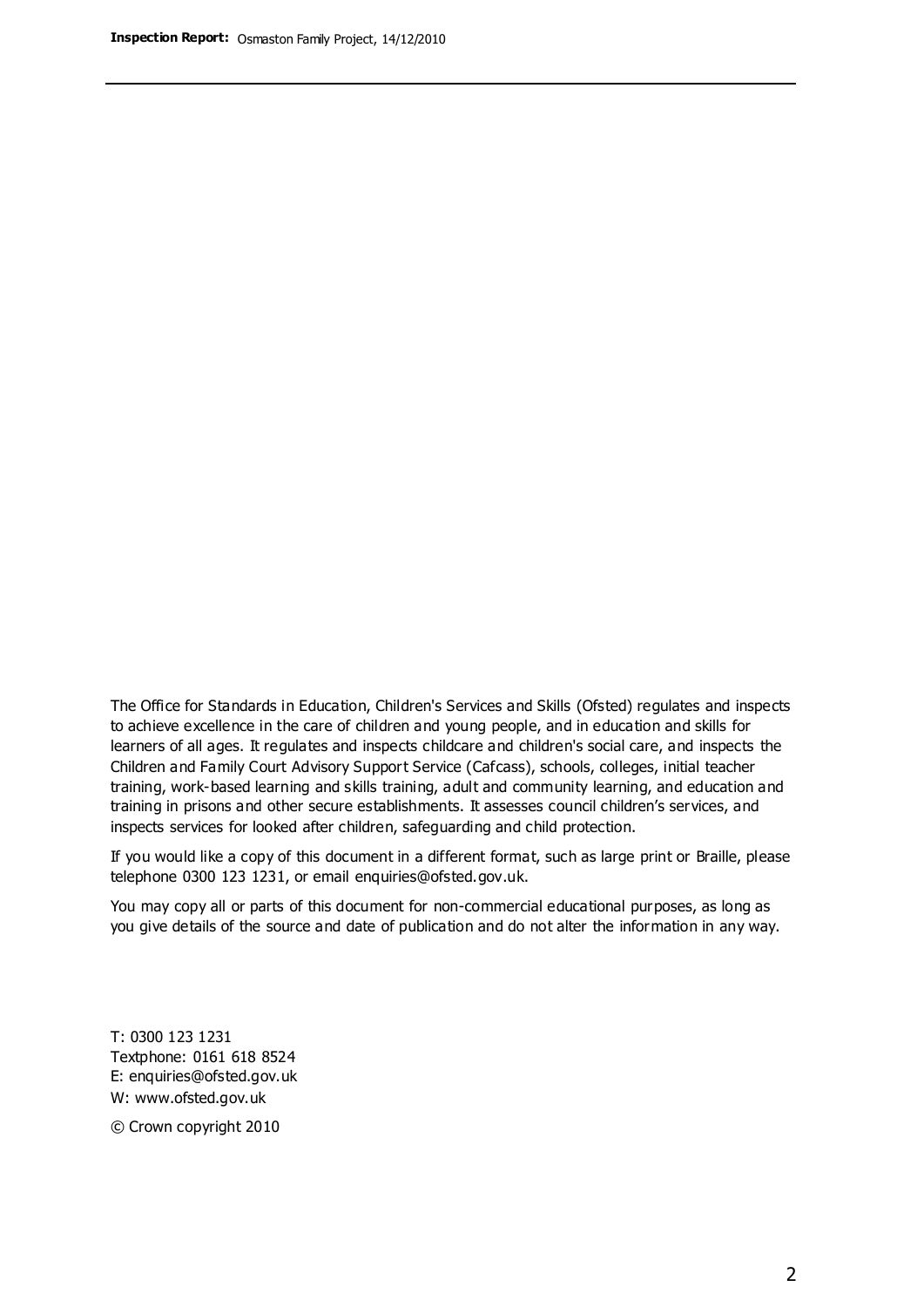## **Introduction**

This inspection was carried out by Ofsted under Sections 49 and 50 of the Childcare Act 2006 on the quality and standards of the registered early years provision. 'Early years provision' refers to provision regulated by Ofsted for children from birth to 31 August following their fifth birthday (the early years age group). The registered person must ensure that this provision complies with the statutory framework for children's learning, development and welfare, known as the *Early* Years Foundation Stage.

The provider must provide a copy of this report to all parents with children at the setting where reasonably practicable. The provider must provide a copy of the report to any other person who asks for one, but may charge a fee for this service (The Childcare (Inspection) Regulations 2008 regulations 9 and 10).

The setting also makes provision for children older than the early years age group which is registered on the voluntary and/or compulsory part(s) of the Childcare Register. This report does not include an evaluation of that provision, but a comment about compliance with the requirements of the Childcare Register is included in Annex B.

Please see our website for more information about each childcare provider. We publish inspection reports, conditions of registration and details of complaints we receive where we or the provider take action to meet the requirements of registration.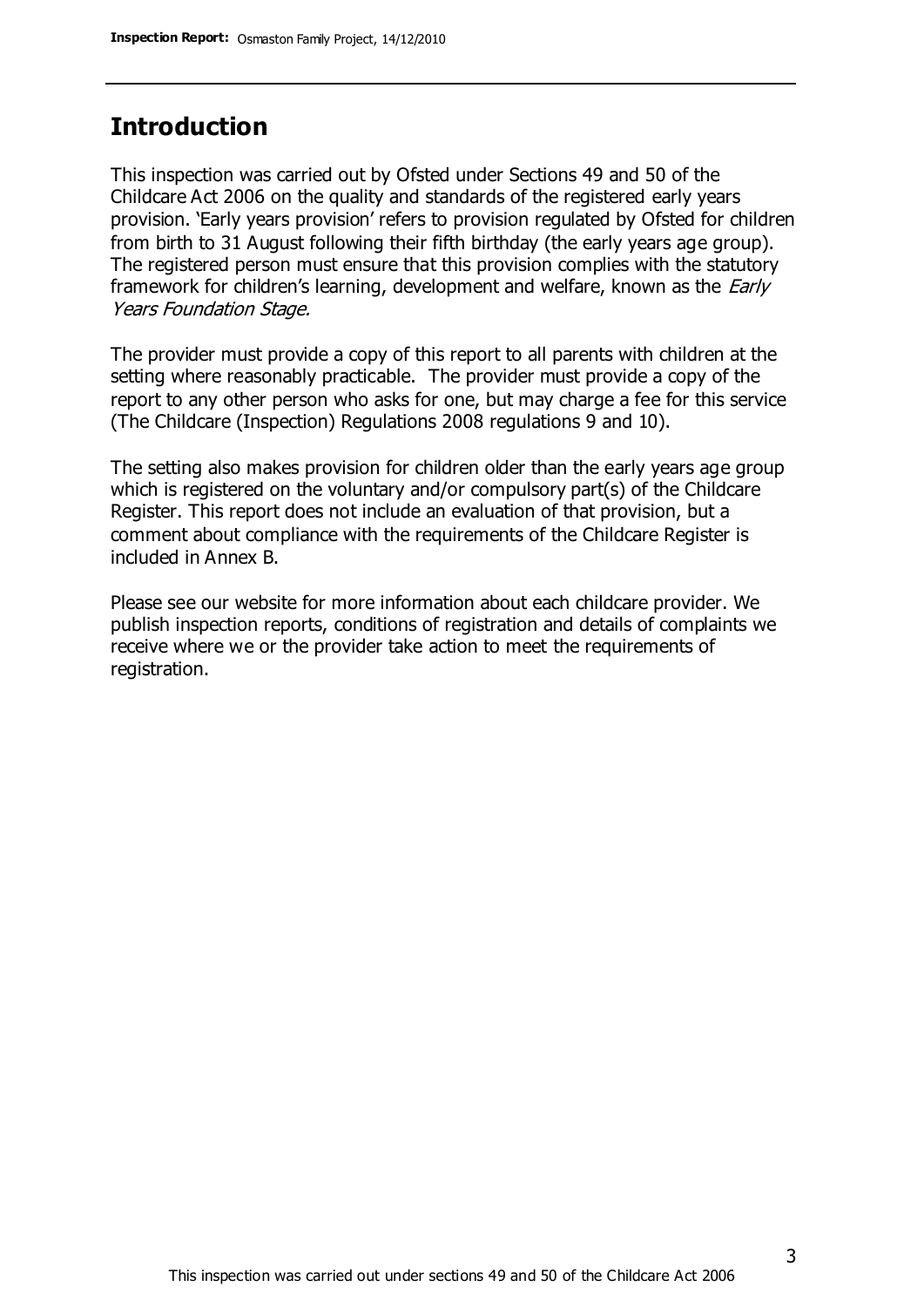# **Description of the setting**

Osmaston Family Project opened in 1996. The group primarily serves the local community. It operates from one room within the centre. There is a fully enclosed outdoor play area. The project opens Monday and Tuesday from 9.30am to 11.45am and 1.00pm to 3.00pm all year round.

A maximum of 16 children may attend the setting at any one time. The provision is registered by Ofsted on the Early Years Register and the compulsory and voluntary parts of the Childcare Register. There are currently 32 children from two to three years on roll. Children are able to attend for a variety of sessions. The setting supports children with special educational needs and/or disabilities, and who speak English as an additional language.

The setting employs two members of staff, both of whom hold a recognised early years qualification.

# **The overall effectiveness of the early years provision**

Overall the quality of the provision is good.

The nursery provides a welcoming and stimulating environment where children make good progress in their learning and development. Staff work very hard to establish positive partnerships with parents so that information is regularly shared in order to fully support children. A key strength of the provision is the close links established with other professionals in the community to ensure that the needs of all children are met. Staff reflect and evaluate their practice in order to identify and prioritise areas for improvement.

# **What steps need to be taken to improve provision further?**

To meet the specific requirements of the EYFS, the registered person must:

• ensure that information is provided for parents regarding the procedure to be followed in the event of a child going missing. 21/01/2011

To further improve the early years provision the registered person should:

- improve further the procedures for evacuation drills so that details are recorded in a fire log book, of any problems encountered and how they were resolved
- increase further lists of words and greetings from different home languages and invite parents and other adults to contribute.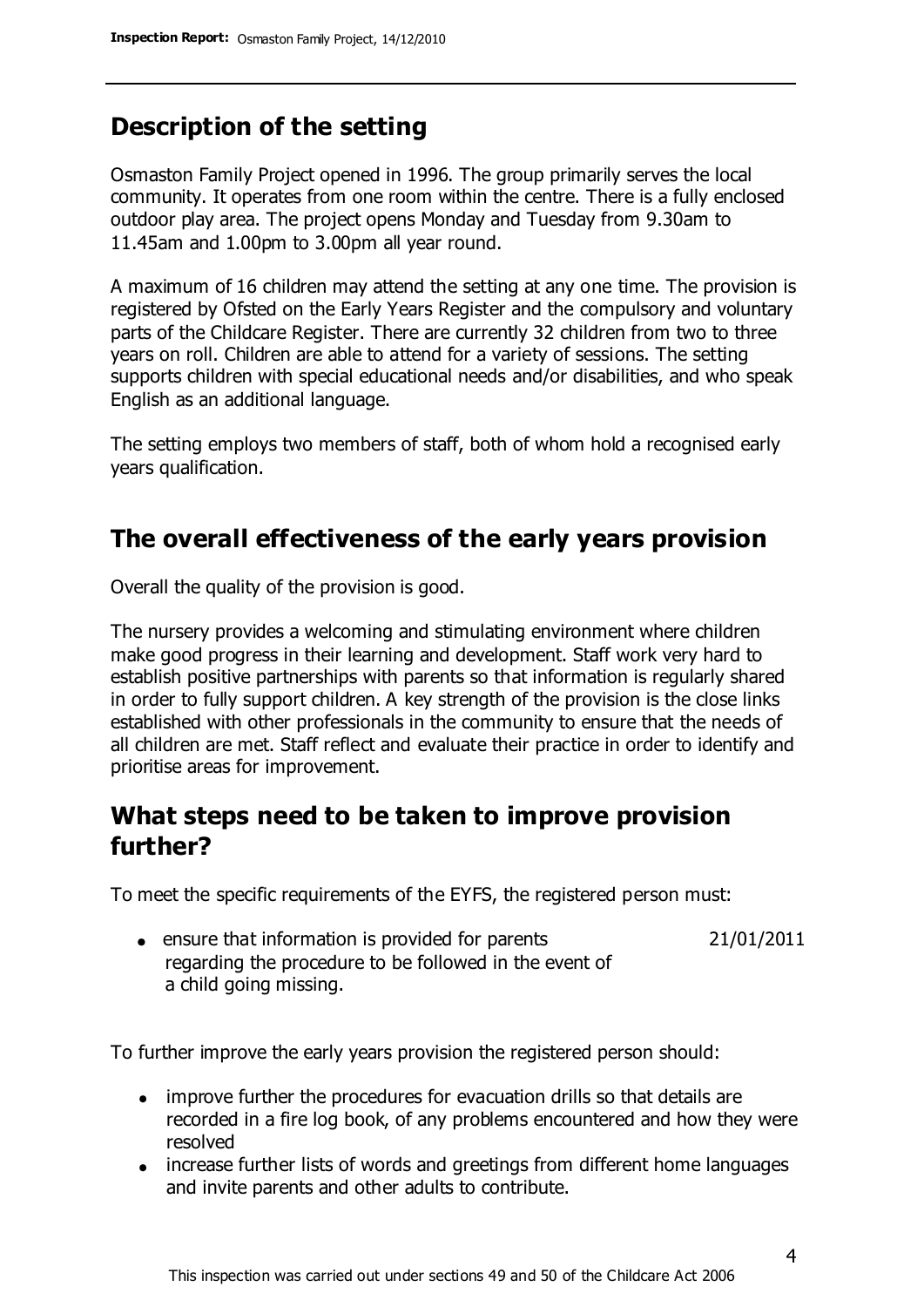# **The effectiveness of leadership and management of the early years provision**

Staff demonstrate a clear understanding of safeguarding procedures and the signs and symptoms of abuse. They are aware of their responsibility to report any concerns to the relevant agencies so that children are protected from harm. Robust vetting procedures are in place, to ensure that children are cared for by suitable adults. A range of policies and procedures are located in the nursery's operational manual and these are made available for parents. Most of the necessary consents are in place, to ensure children are safe and well cared for. However, there is no written procedure in the event of a child going missing and whilst emergency evacuation procedures are practised with children, a record of these is not maintained in the nursery.

Relationships with children's parents, carers and family members are friendly and they are made to feel welcome. Their views are sought through regular dialogue in order to effect change, within the setting. Staff, along with other community professionals attend the local parent's forum four times a year. This helps to identify any gaps in service provision required to support young families. It also helps to ensure that the needs of all children are fully met as professionals work closely together. The setting is a satellite centre for the local Sure Start Children's Centre, so contributes to facilitating a range of services. For example, during the summer holidays the setting runs family activity days where parents, carers and siblings are encouraged to come along and join in activities together.

Leadership and management is good and there is a constant drive to improve all aspects of the provision. Staff have worked together for many years and this provides cohesion and a shared sense of purpose. They regularly discuss ways of improving their practice and the environment in which children play and learn. For example, through observation and discussion, they identified that children enjoyed playing outside and have recently accessed funding to further enhance this area. A canopy now provides cover and protection, particularly when some of the surfaces are slippery, therefore enabling children to have fresh air and exercise all year round. The introduction of a free-flow system between the indoor and outdoor play areas has proved to be very positive with children, enabling them to make choices about their play. Staff attend training and this is used to improve their knowledge and understanding about all aspects of child development. Most importantly, staff use the information gleaned to improve the care and learning provided for the children, so that their needs are met.

# **The quality and standards of the early years provision and outcomes for children**

Children are provided with a calm, bright, stimulating environment where they can enjoy themselves and are helped to achieve. Although the room is relatively small,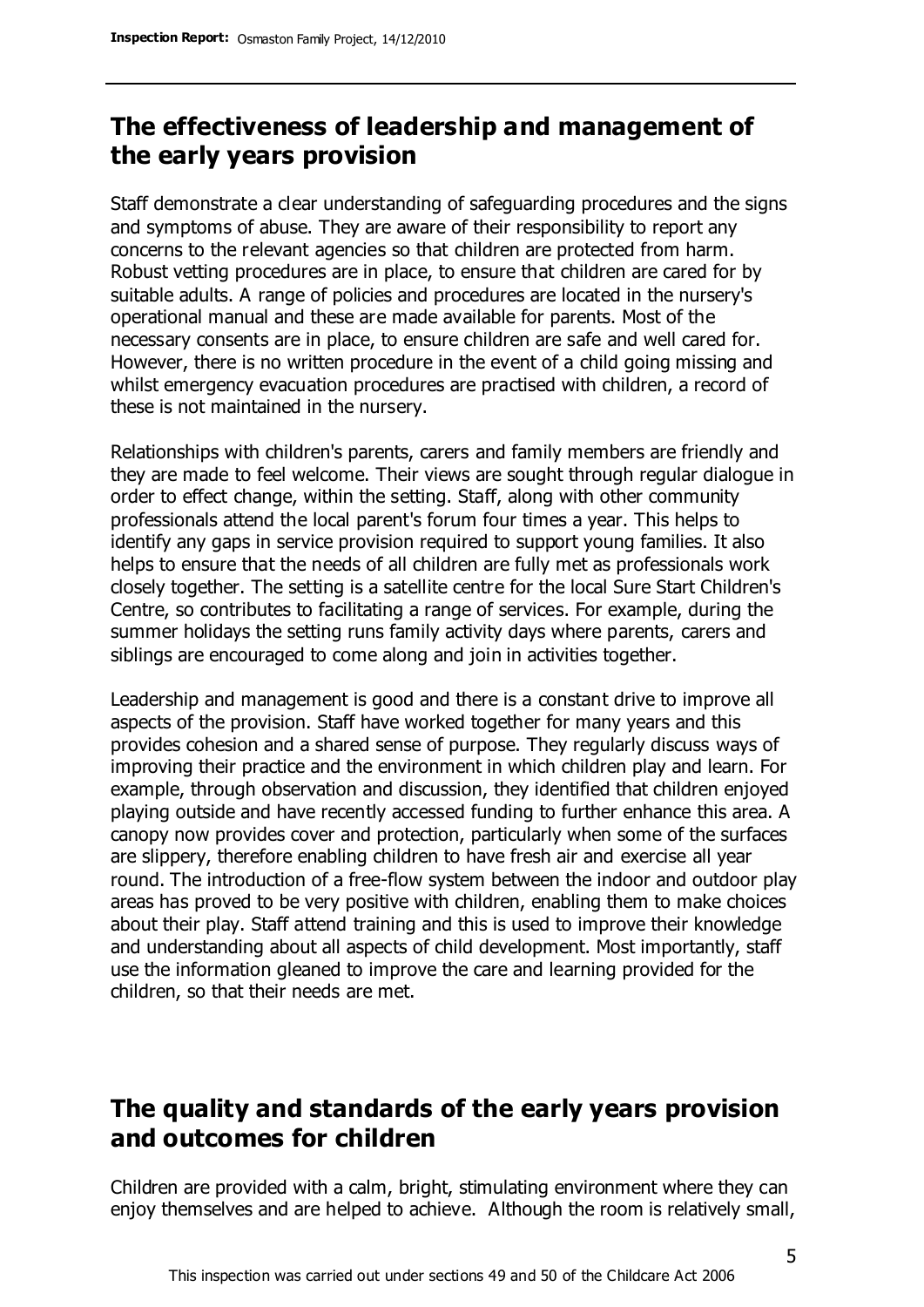it is very well-organised to provide a wealth of play opportunities for children. Staff have a good understanding of the Early Years Foundation Stage, working well as a cohesive and motivated team. Activities cover the six areas of learning in equal measure. Children have good opportunities to take responsibility in the setting and make decisions about their play. For example, staff have recently introduced low level storage and drawers are clearly labelled with pictures of the resources inside. Children are developing confidence in selecting these independently, although, there is still a reluctance for children to access the wide range of art and craft materials available. Staff continue to gently remind children that they can access these at any time. They also ensure that an art and craft activity is planned. Children know the routine well and often initiate elements of this themselves. For example, a child quickly and carefully removes all the art materials from the table before sitting down. A member of staff says 'are you trying to tell me it's snack time?' the child nods her head and helps to clean the table.

Children decide whether they wish to play inside or outside. They attempt to fasten their own coats, put on their own hats and gloves before eagerly accessing the range of equipment in the outdoor area. Many indoor activities are replicated outside, for example, children can sit and look at books or play at the mark-making table, doing this in all weathers. On occasions, even the children decide it is too cold after playing in the snow and come inside. Staff bring a mound of snow inside for the children to play with until it all melts. This provides an ideal learning opportunity as children discuss hot and cold, liquid and solid.

Children go out into their community to visit the local park and shops. Good links have been established with the pet shop, as the owner shows the children the range of different animals in his care. Staff observe that children are always very enthusiastic about the animals and respond to their interest by creating a 'pet shop' in the nursery. Through this activity, the children gain a wealth of knowledge and understanding about the care of pets, the different types of pets that people keep and how to look after them appropriately. Laminated cards with pictures help children to identify hamsters, gerbils, guinea-pigs and fish and staff also teach the children the names of different animals in sign-language. Children use clipboards to record information. They discuss how many animals are ill and the medicine required to make them better, whilst using a stethoscope to 'listen to doggy's heart'. In addition to these spontaneous observations, focused observations are undertaken and used effectively to inform planning which is flexible and linked to the early learning goals. When children start at the nursery a settling-in programme is devised specific to their individual needs, so that they settle well.

Children demonstrate a clear recognition of following good personal hygiene through the established and well-practised routines. They wash hands and attend to their own care needs, with sensitive support when necessary from staff. Children are provided with healthy snacks and sit together to eat these. They are encouraged to pour their own drinks and learn to use knives safely to spread various toppings onto crackers and toast. Staff work hard at promoting healthy eating as many children are not keen on fresh fruit and vegetables. They look at various initiatives to encourage children to develop new tastes. Children explore the smells and textures of fruit and vegetables, cutting them in half to do painting and prints. An allotment encourages the children to take a real interest in the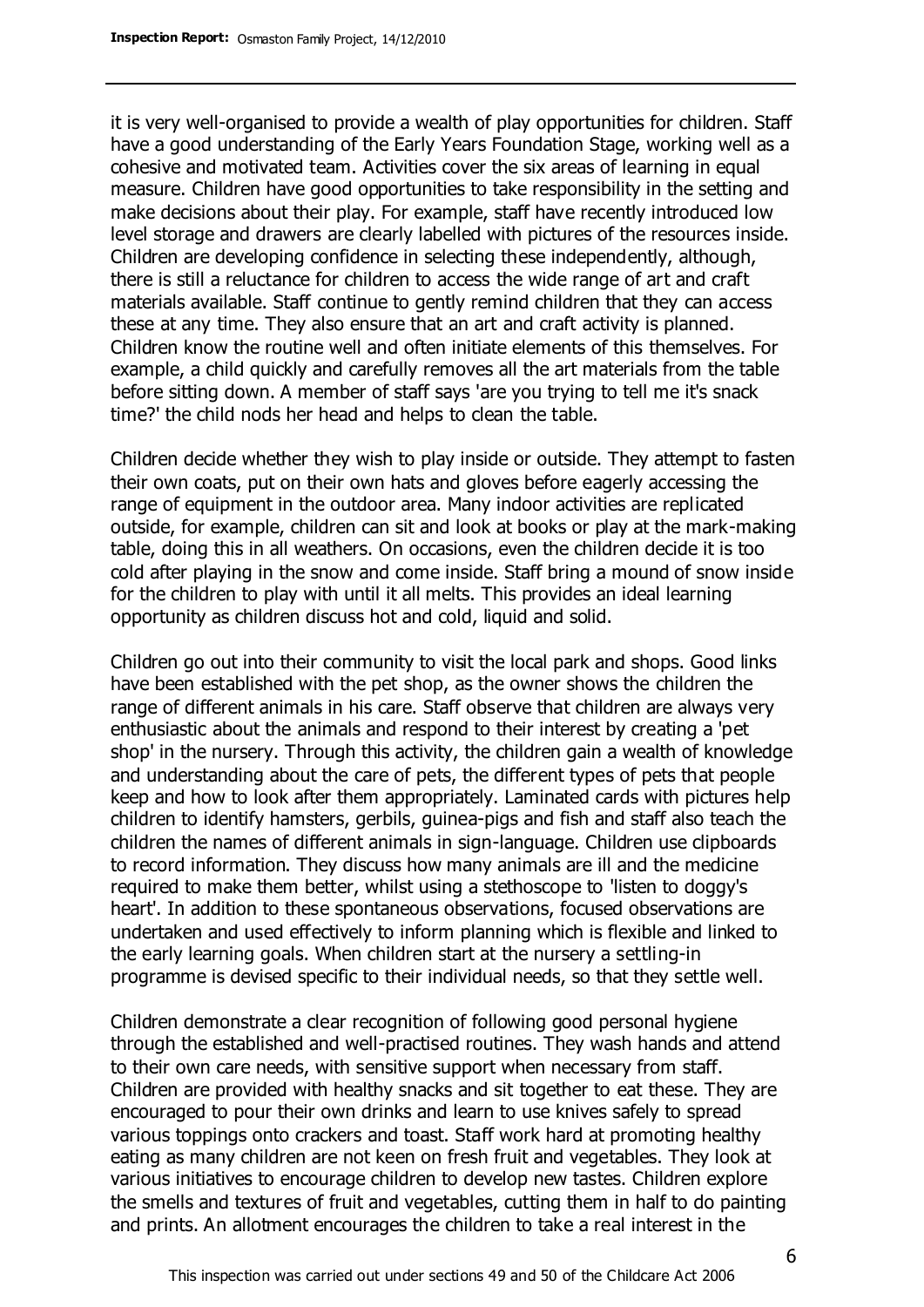produce they grow and they are keen to sample these. Even a lick rather than a bite is seen as a positive step and children are praised for this. Staff discuss the fruit and vegetables the children eat and suggest that they tell their mummies and daddies that they like these so that they can buy them at home.

Children are aware of rules and boundaries within the nursery in order to keep them safe, such as not running whilst indoors. These boundaries are regularly reinforced by staff, to ensure that children behave well and show a caring attitude towards each other.

Resources reflect cultural diversity and disability and there is an appropriate commitment to promoting equal opportunities within the nursery. Staff attempt to collate information from parents regarding their child's first language and there are some signs, symbols and labels displayed to reflect the diversity of children attending the nursery.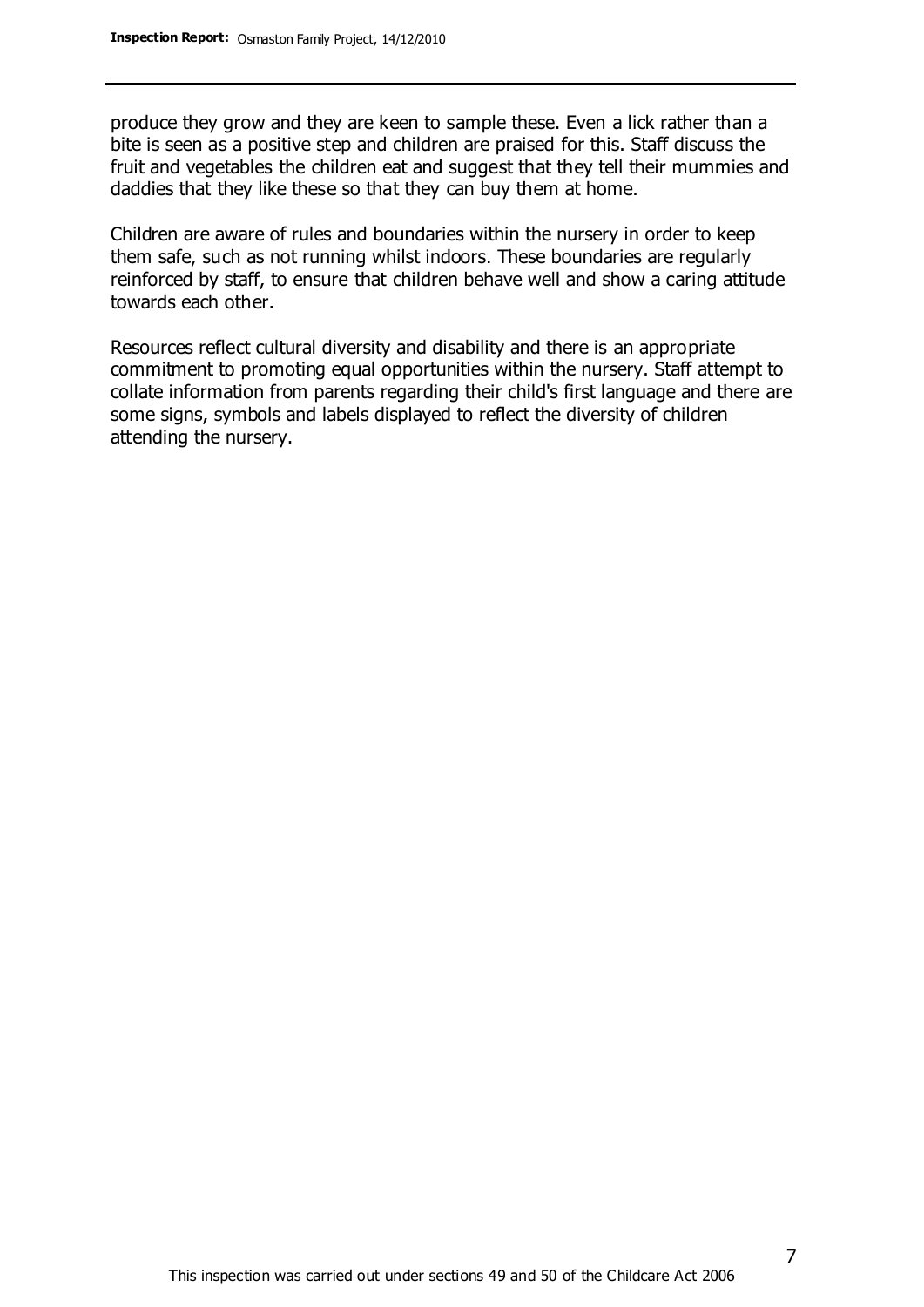# **Annex A: record of inspection judgements**

#### **The key inspection judgements and what they mean**

Grade 1 is Outstanding: this aspect of the provision is of exceptionally high quality Grade 2 is Good: this aspect of the provision is strong Grade 3 is Satisfactory: this aspect of the provision is sound Grade 4 is Inadequate: this aspect of the provision is not good enough

### **The overall effectiveness of the early years provision**

| How well does the setting meet the needs of the<br>children in the Early Years Foundation Stage? |  |
|--------------------------------------------------------------------------------------------------|--|
| The capacity of the provision to maintain continuous                                             |  |
| improvement                                                                                      |  |

### **The effectiveness of leadership and management of the early years provision**

| The effectiveness of leadership and management of the             |  |
|-------------------------------------------------------------------|--|
| <b>Early Years Foundation Stage</b>                               |  |
| The effectiveness of leadership and management in embedding       |  |
| ambition and driving improvement                                  |  |
| The effectiveness with which the setting deploys resources        |  |
| The effectiveness with which the setting promotes equality and    |  |
| diversity                                                         |  |
| The effectiveness of safeguarding                                 |  |
| The effectiveness of the setting's self-evaluation, including the |  |
| steps taken to promote improvement                                |  |
| The effectiveness of partnerships                                 |  |
| The effectiveness of the setting's engagement with parents and    |  |
| carers                                                            |  |

## **The quality of the provision in the Early Years Foundation Stage**

The quality of the provision in the Early Years Foundation Stage  $\vert$  2

## **Outcomes for children in the Early Years Foundation Stage**

| <b>Outcomes for children in the Early Years Foundation</b>    |  |
|---------------------------------------------------------------|--|
| <b>Stage</b>                                                  |  |
| The extent to which children achieve and enjoy their learning |  |
| The extent to which children feel safe                        |  |
| The extent to which children adopt healthy lifestyles         |  |
| The extent to which children make a positive contribution     |  |
| The extent to which children develop skills for the future    |  |

Any complaints about the inspection or report should be made following the procedures set out in the guidance available from Ofsted's website: www.ofsted.gov.uk